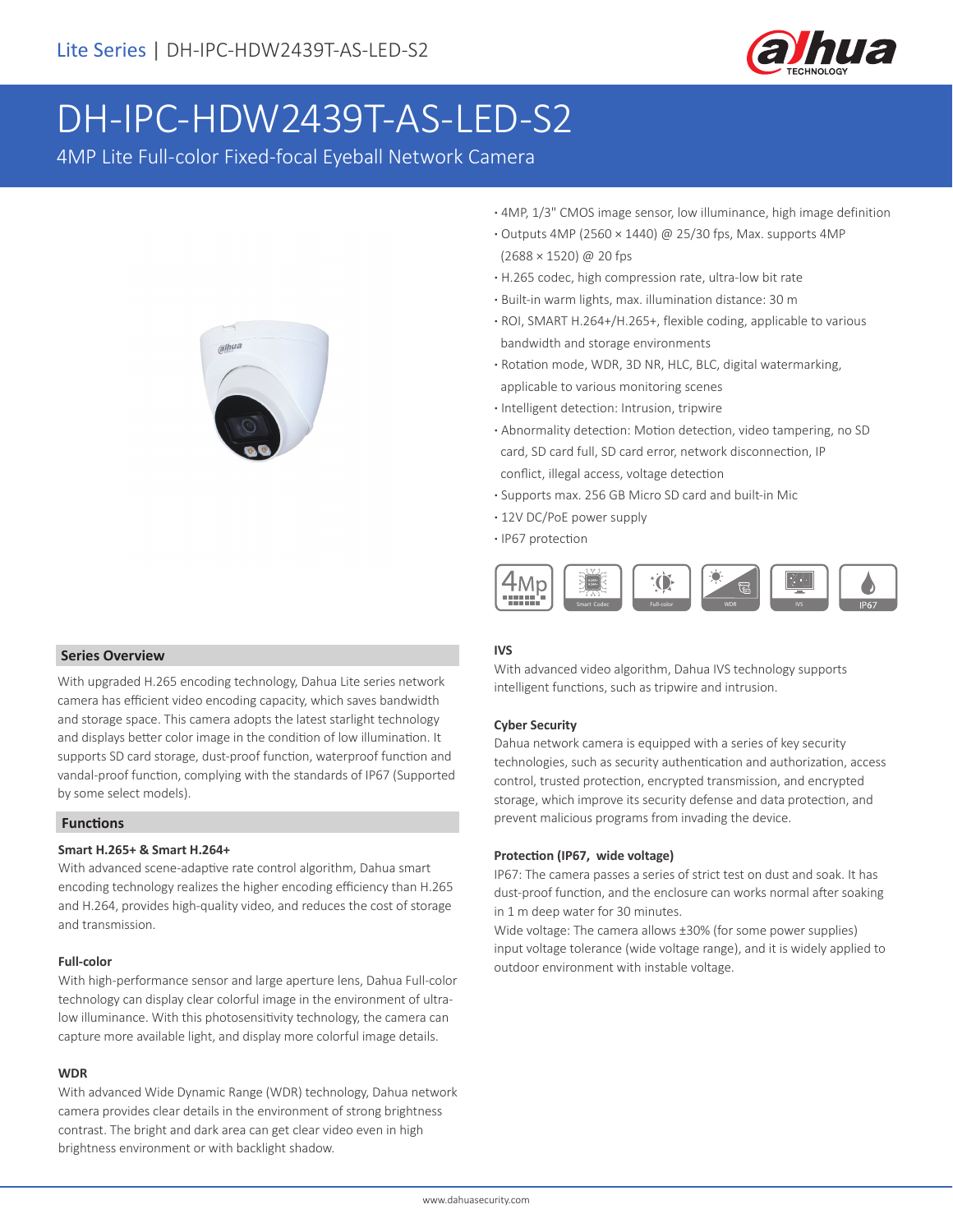# Lite Series | DH-IPC-HDW2439T-AS-LED-S2

## **Technical Specification**

Resolution

| Camera                          |                   |                                                                                                                                                          |                     |                     |                               |
|---------------------------------|-------------------|----------------------------------------------------------------------------------------------------------------------------------------------------------|---------------------|---------------------|-------------------------------|
| Image Sensor                    |                   | 1/3" 4Megapixel progressive CMOS                                                                                                                         |                     |                     |                               |
| Max. Resolution                 |                   | 2688 (H) × 1520 (V)                                                                                                                                      |                     |                     |                               |
| <b>ROM</b>                      |                   | 128 MB                                                                                                                                                   |                     |                     |                               |
| <b>RAM</b>                      |                   | 128 MB                                                                                                                                                   |                     |                     |                               |
| <b>Scanning System</b>          |                   | Progressive                                                                                                                                              |                     |                     |                               |
| <b>Electronic Shutter Speed</b> |                   | Auto/Manual 1/3 s-1/100,000 s                                                                                                                            |                     |                     |                               |
| Minimum Illumination            |                   | 0.004 Lux@F1.0                                                                                                                                           |                     |                     |                               |
| S/N Ratio                       |                   | $>56$ dB                                                                                                                                                 |                     |                     |                               |
| <b>Illumination Distance</b>    |                   | 30 m (98.4 ft)                                                                                                                                           |                     |                     |                               |
| Illuminator On/Off Control      |                   | Auto/Manual                                                                                                                                              |                     |                     |                               |
| <b>Illuminator Number</b>       |                   | 2 (Warm light)                                                                                                                                           |                     |                     |                               |
| Pan/Tilt/Rotation Range         |                   | Pan: 0°-360°<br>Tilt: 0°-78°<br>Rotation: 0°-360°                                                                                                        |                     |                     |                               |
| Lens                            |                   |                                                                                                                                                          |                     |                     |                               |
| Lens Type                       |                   | Fixed-focal                                                                                                                                              |                     |                     |                               |
| Mount Type                      |                   | M12                                                                                                                                                      |                     |                     |                               |
| Focal Length                    |                   | $2.8$ mm<br>3.6 mm                                                                                                                                       |                     |                     |                               |
| Max. Aperture                   |                   | 2.8 mm: F1.0<br>3.6 mm: F1.0                                                                                                                             |                     |                     |                               |
| Field of View                   |                   | 2.8 mm: Horizontal 96° x Vertical 51° x Diagonal 115°<br>3.6 mm: Horizontal 81° x Vertical 44° x Diagonal 97°                                            |                     |                     |                               |
| Iris Type                       |                   | Fixed                                                                                                                                                    |                     |                     |                               |
| <b>Close Focus Distance</b>     |                   | 2.8 mm: 1.3 m (4.3 ft)<br>3.6 mm: 1.8 m (5.9 ft)                                                                                                         |                     |                     |                               |
|                                 | Lens              | Detect                                                                                                                                                   | Observe             | Recognize           | Identify                      |
| <b>DORI Distance</b>            | 2.8 <sub>mm</sub> | 56.0 m<br>$(183.7)$ ft)                                                                                                                                  | 22.4 m<br>(73.5ft)  | 11.2 m<br>(36.7 ft) | 5.6 m<br>$(17.1 \text{ ft})$  |
|                                 | 3.6 <sub>mm</sub> | 72.0 m<br>(236.2 ft)                                                                                                                                     | 28.8 m<br>(94.5 ft) | 14.4 m<br>(47.2 ft) | 7.2 <sub>m</sub><br>(23.6 ft) |
| Smart event                     |                   |                                                                                                                                                          |                     |                     |                               |
| <b>IVS</b>                      |                   | Tripwire; intrusion                                                                                                                                      |                     |                     |                               |
| Video                           |                   |                                                                                                                                                          |                     |                     |                               |
| Video Compression               |                   | H.265; H.264; H.264B; MJPEG (only supported by the<br>sub stream)                                                                                        |                     |                     |                               |
| <b>Smart Codec</b>              |                   | Smart H.265+/ Smart H.264+                                                                                                                               |                     |                     |                               |
| Video Frame Rate                |                   | Main stream:<br>2688 × 1520 (1 fps-20 fps)<br>2560 × 1440 (1 fps-25/30 fps)<br>Sub stream:<br>704 × 576 (1 fps-20/25 fps)<br>704 × 480 (1 fps-20/30 fps) |                     |                     |                               |
| <b>Stream Capability</b>        |                   | 2 streams                                                                                                                                                |                     |                     |                               |
|                                 |                   | 2688 × 1520 (2688 × 1520); 2560 × 1440 (2560 × 1440);<br>2304 × 1296 (2304 × 1296); 1080p (1920 × 1080); 1.3M                                            |                     |                     |                               |

| <b>Bit Rate Control</b> | CBR/VBR                                                                                                                                                                                                                                                               |  |  |  |
|-------------------------|-----------------------------------------------------------------------------------------------------------------------------------------------------------------------------------------------------------------------------------------------------------------------|--|--|--|
| Video Bit Rate          | H.264: 32 kbps-6144 kbps                                                                                                                                                                                                                                              |  |  |  |
|                         | H.265: 12 kbps-6144 kbps                                                                                                                                                                                                                                              |  |  |  |
| Day/Night               | Color/B/W                                                                                                                                                                                                                                                             |  |  |  |
| BLC                     | Yes                                                                                                                                                                                                                                                                   |  |  |  |
| HLC                     | Yes                                                                                                                                                                                                                                                                   |  |  |  |
| <b>WDR</b>              | 120 dB<br>Auto/natural/street lamp/outdoor/manual/regional                                                                                                                                                                                                            |  |  |  |
| White Balance           | custom                                                                                                                                                                                                                                                                |  |  |  |
| Gain Control            | Auto/Manual                                                                                                                                                                                                                                                           |  |  |  |
| Noise Reduction         | 3D <sub>NR</sub>                                                                                                                                                                                                                                                      |  |  |  |
| <b>Motion Detection</b> | OFF/ON (4 areas, rectangular)                                                                                                                                                                                                                                         |  |  |  |
| Region of Interest(RoI) | Yes (4 areas)                                                                                                                                                                                                                                                         |  |  |  |
| Smart Illumination      | Yes                                                                                                                                                                                                                                                                   |  |  |  |
| <b>Image Rotation</b>   | 0°/90°/180°/270° (Support 90°/270° with 2688×1520<br>resolution and lower.)                                                                                                                                                                                           |  |  |  |
| Mirror                  | Yes                                                                                                                                                                                                                                                                   |  |  |  |
| Privacy Masking         | 4 areas                                                                                                                                                                                                                                                               |  |  |  |
| Audio                   |                                                                                                                                                                                                                                                                       |  |  |  |
| Built-in MIC            | Yes                                                                                                                                                                                                                                                                   |  |  |  |
| Audio Compression       | G.711A; G.711Mu; G.726                                                                                                                                                                                                                                                |  |  |  |
| Alarm                   |                                                                                                                                                                                                                                                                       |  |  |  |
| Alarm Event             | No SD card; SD card full; SD card error; network<br>disconnection; IP conflict; motion detection; video<br>tampering; tripwire; intrusion; illegal access; voltage<br>detection; audio detection; safety exception                                                    |  |  |  |
| Network                 |                                                                                                                                                                                                                                                                       |  |  |  |
| Network                 | RJ-45 (10/100 Base-T)                                                                                                                                                                                                                                                 |  |  |  |
| SDK and API             | Yes                                                                                                                                                                                                                                                                   |  |  |  |
| Cyber Security          | Video encryption; firmware encryption; configuration<br>encryption; Digest; WSSE; account lockout; security logs;<br>IP/MAC filtering; generation and importing of X.509<br>certification; syslog; HTTPS; 802.1x; trusted boot; trusted<br>execution; trusted upgrade |  |  |  |
| Protocol                | IPv4; IPv6; HTTP; TCP; UDP; ARP; RTP; RTSP; RTCP;<br>RTMP; SMTP; FTP; SFTP; DHCP; DNS; DDNS; QoS; UPnP;<br>NTP; Multicast; ICMP; IGMP; NFS; PPPoE; Bonjour                                                                                                            |  |  |  |
| Interoperability        | ONVIF (Profile S/Profile G/Profile T); CGI; P2P; Milestone;<br>Genetec                                                                                                                                                                                                |  |  |  |
| User/Host               | 20 (Total bandwidth: 72 M.)                                                                                                                                                                                                                                           |  |  |  |
| Storage                 | FTP; Micro SD card (support max. 256 G); NAS; SFTP                                                                                                                                                                                                                    |  |  |  |
| Browser                 | IE<br>Chrome<br>Firefox                                                                                                                                                                                                                                               |  |  |  |
| Management Software     | Smart PSS; DSS; DMSS                                                                                                                                                                                                                                                  |  |  |  |
|                         |                                                                                                                                                                                                                                                                       |  |  |  |

(1280 × 960); 720p (1280 × 720); D1 (704 × 576/704 × 480); VGA (640 × 480); CIF (352 × 288/352 × 240)